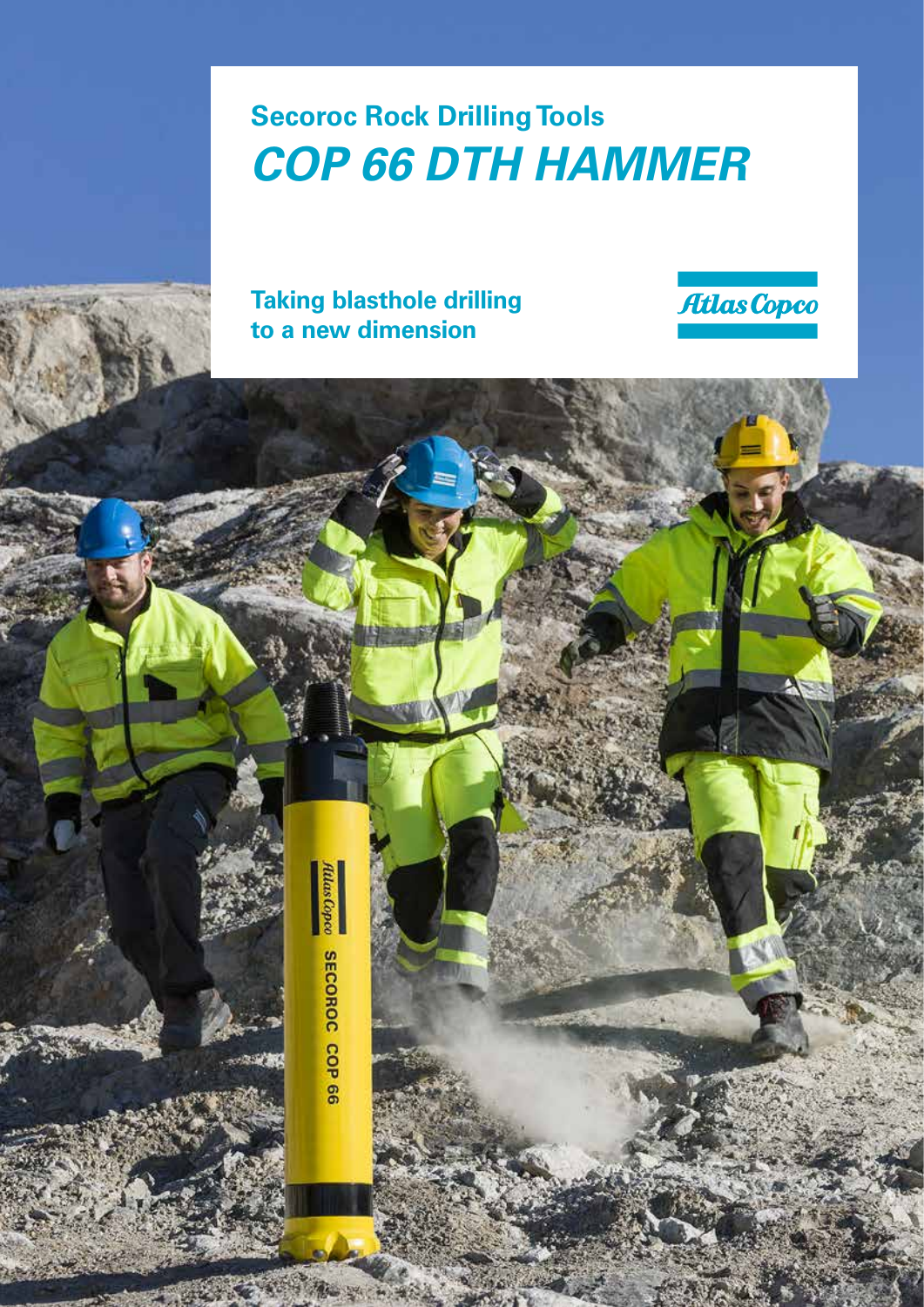# *THE COP 66: FASTER, LIGHTER, SHORTER* **– and built on success**

The new COP 66 and its new platform design represent real innovation in down-the-hole drilling. You can also see and feel the difference yourself: Shorter, lighter, no exhaust tube, and a solid bit with no center flushing hole. But the most surprising difference - the hammer is even easier to operate. But what do these changes mean for you and your business?

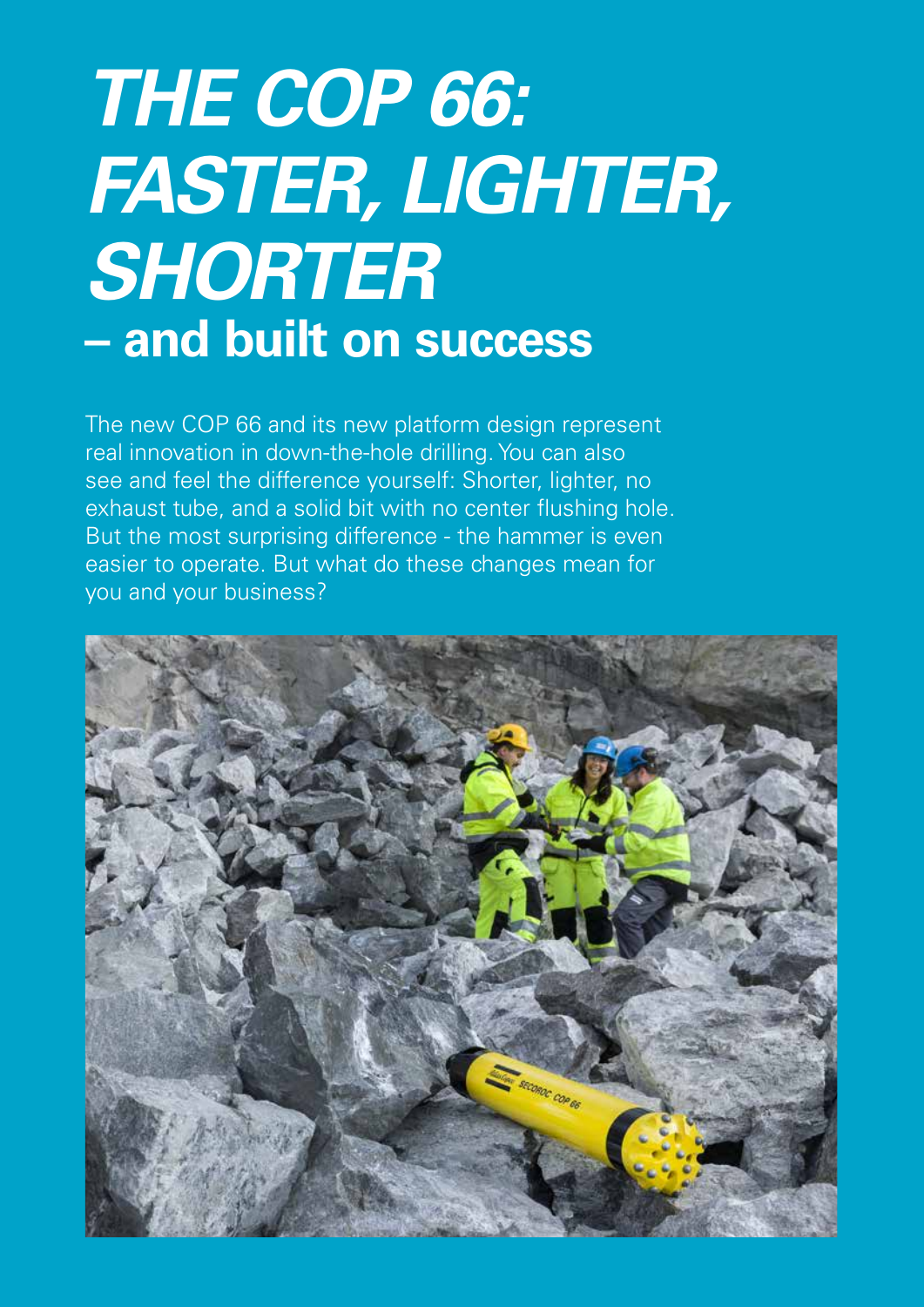*"It is very easy to maintain and the feedback we had from the guys on the ground, and what we have picked up, is that the penetration rate is of great importance to any drilling contractor. The penetration rate went up from 18 to 23 meters per hour, 20%! That is a lot for us.*" Pierre Lang, CEO, NA-SERA, South Africa

#### *EASIER AND FASTER*

With COP 66, penetration is 15% faster than its predecessor, COP 64 Gold. But the gains don't stop there: COP 66 is more easily adjustable for feed force and rotation, making life easier for its operator and business more productive.

### *HIGHER RELIABILITY*

With its unique new design and leaner air consumption, COP 66 doesn't just drill faster. Less wear and tear on the hammer means you can drill longer too. With fewer parts, a 30% shorter and lighter hammer, and a considerably longer service lifespan, it's more reliable and economical to run than ever.



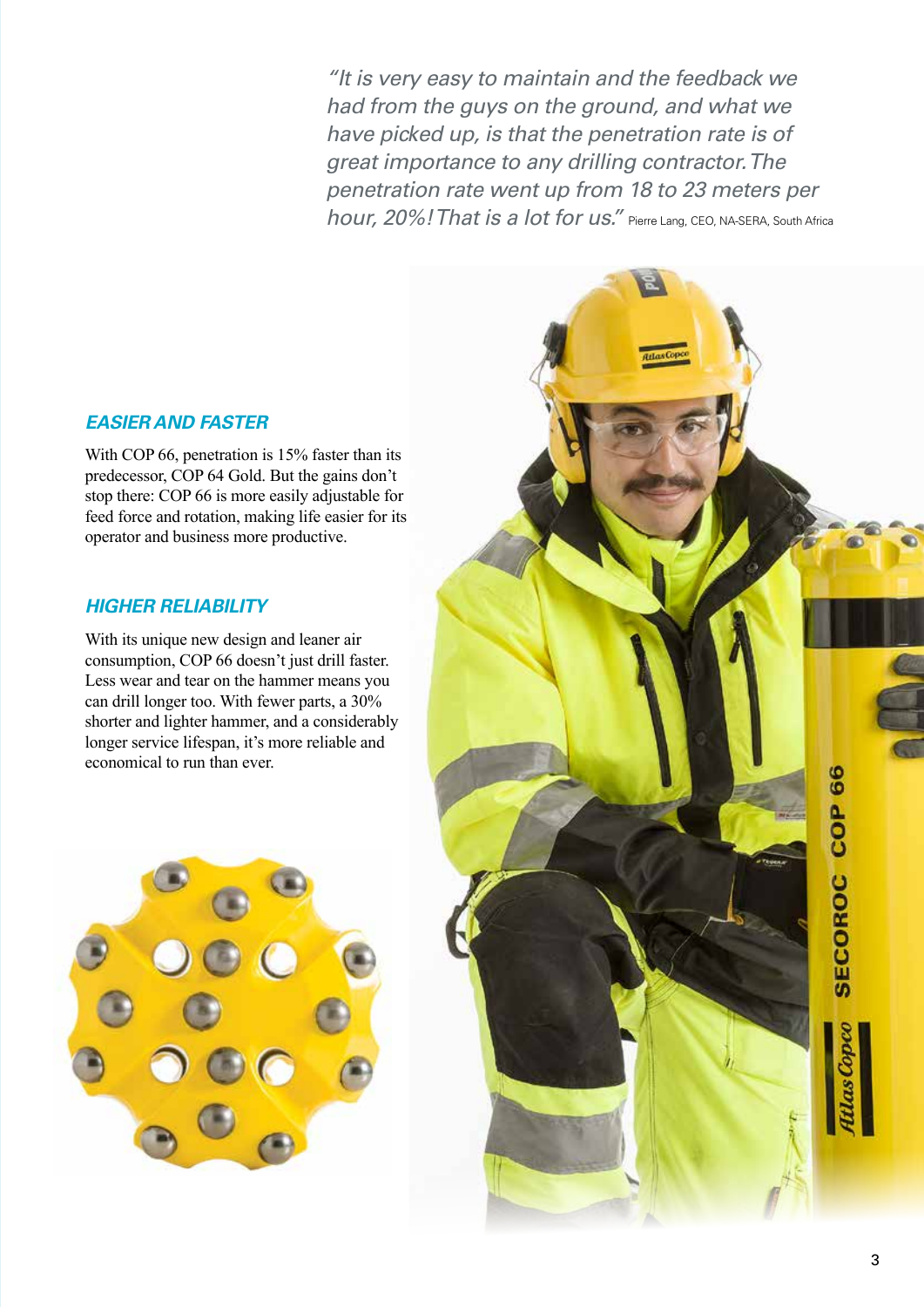*"It's a smaller hammer. User friendly. Easy handling, not that heavy. Less spare parts, easier to assembly and service compared to COP 64 Gold. You can carry it alone and don't need help with it. It's amazing." "When can I buy it?"* 

*Francious Booyens, Product Manager, NA-SERA, South Africa*

# *COP 66 vs COP 64 Gold*

### *A WORTHY SUCCESSOR*

Since 2002, the COP 64 Gold hammer has earned a reputation for speed, reliability and productiv-



rigs — Atlas Copco SmartROC and FlexiROC. better combination. In cooperation with our world, COP 66 has been tested thoroughly both approx. 1,000,000 meters. The results have been resulting in a drastic reduction in drill cost per



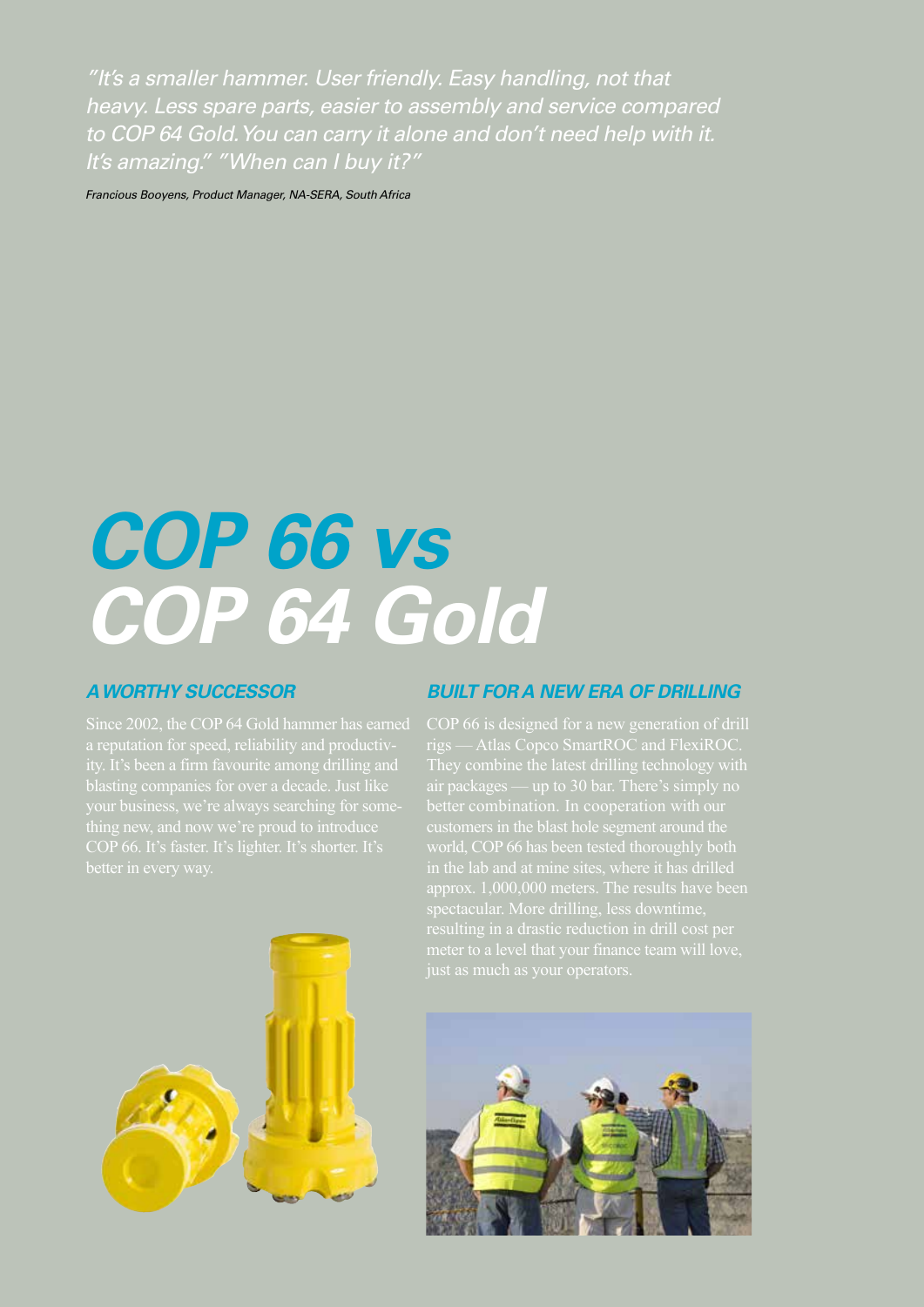

air-cooled splines

| COP 66                       |                                                                                        |  |  |  |
|------------------------------|----------------------------------------------------------------------------------------|--|--|--|
| <b>Specifications</b>        |                                                                                        |  |  |  |
| Prod. No. 89010407           |                                                                                        |  |  |  |
| Diameter:                    | 146 mm (5.75 in)                                                                       |  |  |  |
| Weight:                      | 69,1 kg (152 lb)                                                                       |  |  |  |
| Length:                      | 896 mm (35.3 in)                                                                       |  |  |  |
| Wrench flat<br>on back head: | 102 mm (4 in)                                                                          |  |  |  |
| Backhead thread:             | 3 1/2" API Reg Pin                                                                     |  |  |  |
| Piston weight:               | 17,4 kg (38.4 lb)                                                                      |  |  |  |
| Impact rate:                 | 2160 bpm at 25 bar (363 psi)<br>2220 bpm at 30 bar (435 psi)                           |  |  |  |
| Air consumption:             | 370 l/s at 25 bar<br>(784 cfm at 363 psi)<br>470 l/s at 30 bar<br>(996 cfm at 435 psi) |  |  |  |
|                              |                                                                                        |  |  |  |

| COP 64 GOLD                  |                                                              |  |  |  |
|------------------------------|--------------------------------------------------------------|--|--|--|
| <b>Specifications</b>        |                                                              |  |  |  |
| Prod. No. 89000960           |                                                              |  |  |  |
| Diameter:                    | 146 mm (5.75 in)                                             |  |  |  |
| Weight:                      | 109,0 kg (240 lb)                                            |  |  |  |
| Length:                      | 1258 mm (49.5 in)                                            |  |  |  |
| Wrench flat<br>on back head: | 102 mm (4 in)                                                |  |  |  |
| Backhead thread:             | 3 1/2" API Reg Pin                                           |  |  |  |
| Piston weight:               | 20,5 kg (45.2 lb)                                            |  |  |  |
| Impact rate:                 | 1810 bpm at 25 bar (363 psi)<br>2020 bpm at 30 bar (435 psi) |  |  |  |
| Air consumption:             | 509 l/s at 25 bar<br>(1079 cfm at 363 psi)                   |  |  |  |
|                              | 632 l/s at 30 bar<br>(1339 cfm at 435 psi)                   |  |  |  |

| DRILLING PARAMETERS <b>"</b> |                         | <b>DRILLING PARAMETERS</b> |                         |
|------------------------------|-------------------------|----------------------------|-------------------------|
| Working pressure:            | $20-30$ bar             | Working pressure:          | 20-30 bar               |
| Rotation speed:              | 15-70 RPM               | Rotation speed:            | 15-60 RPM               |
| Feed force:                  | 15-20 kN                | Feed force:                | 15-20 kN                |
| Rec. bit size:               | 165-178 mm (6.5 - 7 in) | Rec. bit size:             | 165-178 mm (6.5 - 7 in) |
| Bit shank:                   | COP 66                  | Bit shank:                 | OL 60                   |

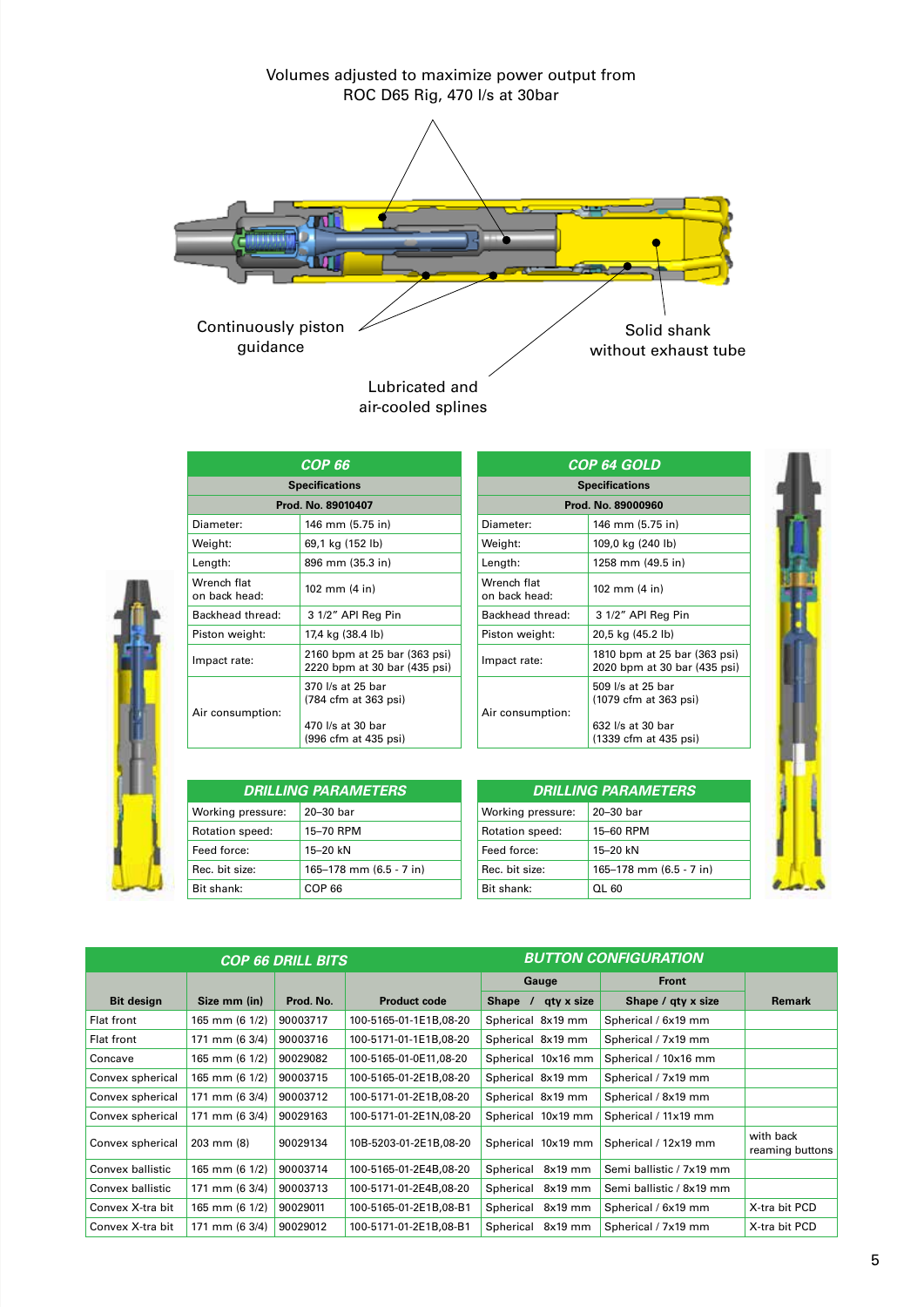## *PROVEN SERVICEABILITY*

Drilling is an unforgiving business — and whenever a hammer breaks down you need it up and running again as soon as possible. COP 66 isn't just designed to be reliable — it's also designed for quick and simple servicing. Innovations like the E-kit allow COP 66 to be rebuilt twice over its lifetime in normal abrasive conditions, as opposed to just once with COP 64 Gold.



### *COP 66 AND SmartROC D65 – THE PERFECT MATCH*

COP 66 has been designed to work perfectly with the air package of the Atlas Copco SmartROC D65 drill rig, and is compatible with other drill rig models. The COP 66 and SmartROC D65 rig combination delivers optimal performance and the lowest total cost per drilled meter on the market.

#### *HIGH ALTITUDE - HIGHER PERFORMANCE*

Because the COP 66 hammer uses less air volume than the COP 64 Gold, it maintains a higher pressure at high altitude, which means higher drilling performance.





**SECOROC COP 66** 

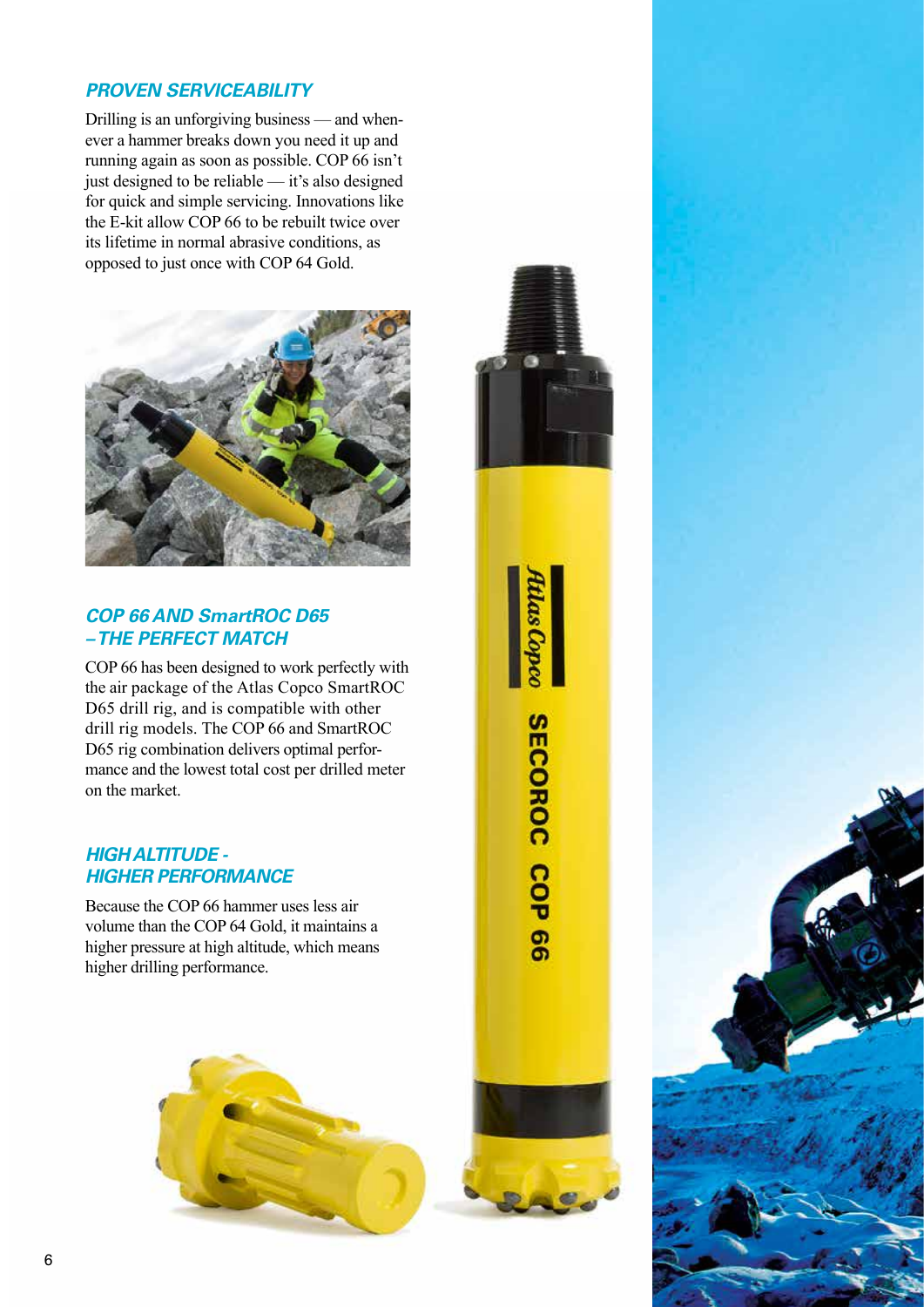*"The operators told me that they like it because it's not that heavy and it's short. It's easy to handle and more user friendly to service (disassamble and clean). From the production side, the penetration rate is around 15% faster!" "The operators wonder when we are switching from COP 64 Gold to COP 66!"*

SMAR1

*Peter Finter, Owner, Venter, South Africa*